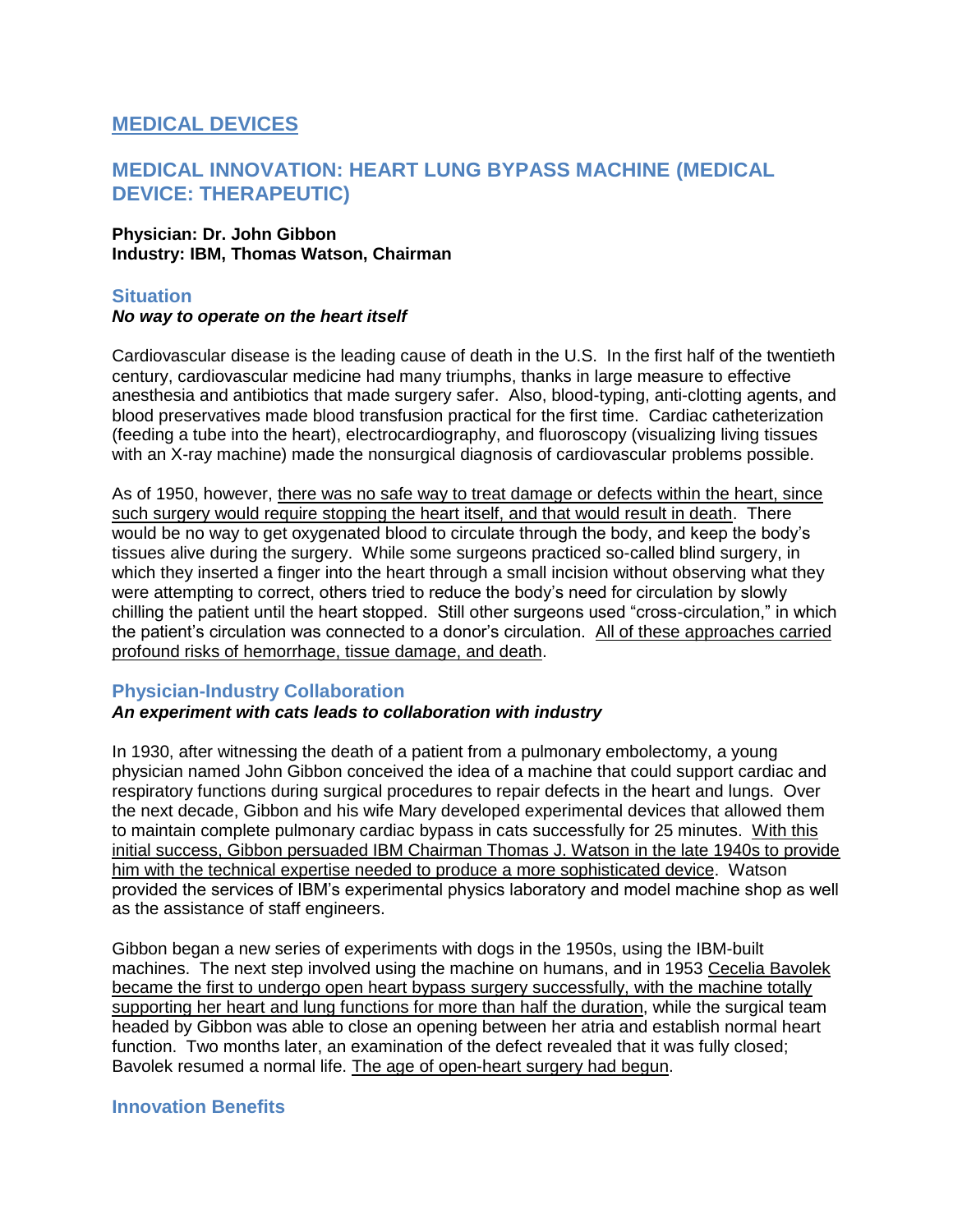#### *Millions of lives saved each year*

Today, thousands of people worldwide undergo open heart surgery each day, all made possible by Gibbon's heart-lung machine and its successors. The procedures vary from cardiac valve replacement, coronary bypass surgery, heart transplant, and installing ventricular assist devices -- each of these surgeries requiring stopping the heart safely though the use of a heart-lung machine. Millions of lives are saved each year by these procedures, and the annual financial savings from them easily runs into the hundreds of billions of dollars.

## **Patient Benefits**

### *A senior senator gets back on his feet*

In 1998, Arlen Specter was a three-term U.S. Senator running for re-election in Pennsylvania when one weekend he felt pain in his chest. A vigorous squash player in good overall health, he didn't know exactly what the source of the pain could be, so he went for a medical test.

An angiogram revealed Senator Specter suffered from the number-one killer in America – coronary artery disease. In fact, Senator Specter had five serious blockages in his heart, any one of which could cause an immediate heart attack and sudden death.

After learning the news, he agreed to undergo coronary artery bypass surgery, in which veins from his leg and an artery from his chest wall would be grafted onto his coronary arteries to provide a pathway around the blockages.

The next morning, he went into surgery, and was placed on a heart bypass machine while the doctors stopped his heart and began delicately sewing the grafts in place. When their work was complete, the surgeons shocked his heart back into rhythm and finished the procedure.

Some six weeks later, Senator Specter was back in Washington, chairing hearings and representing his constituents. He resumed playing his daily game of squash soon thereafter, won re-election that fall and went on to serve another two terms in the Senate.